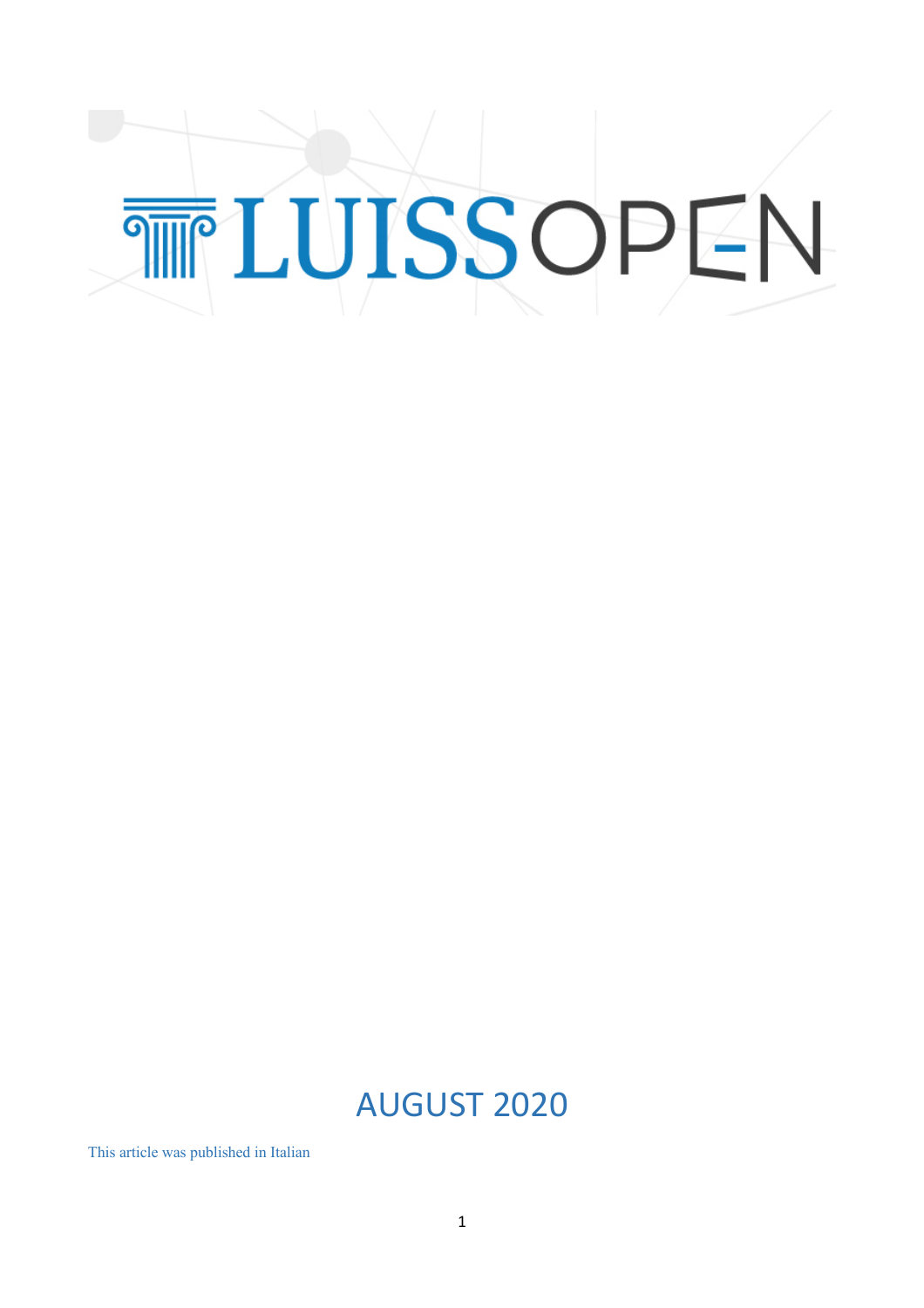## Judges, rulings and freedom of expression: a matter of framing.

On 5 May 2020, Germany's Federal Constitutional Court of Karlsruhe passed a shock ruling; then, on the following 31 July, the German Federal Ministry of Finance issued a letter stating that the European Central Bank's purchase of Government bonds met the principle of proportionality. The German top court had clearly casted doubts as to such operation, claiming that it disregarded the sovereignty of the German state. One might argue that it was not up to the Government to take a stance, rather to the judge in Karlsruhe – but that's besides the point. The shock ruling of 5 May also saw Andreas Vosskuhle (President of the Federal Constitutional Court), step down as his term expired. It all made a lot of noise, for such ruling truly shook the Eurozone at its core, because – quoting Professor Franz Mayer of Bielefeld University – "*the Court has detonated an atomic bomb*", and because – quoting Professor Peter Meier Beck, presiding judge at the Federal Constitutional Court – it was "an attack on the European Union as a legally constituted community of European democracies". Bottom line: the ruling was, quite blatantly, a populist one (the term 'populist' being used for the sake of simplification, seen as 'populist' is currently a very widespread word).

The ruling can be labelled as such owing to its straightforward, almost violent approach to the European Court of Justice, which in 2018 took a stance on the very same point: the judges in Karlsruhe thought they held the power to challenge and nullify the decision passed by their colleagues in Luxembourg, claiming that the task of monitoring compliance with the principle of proportionality falls within the jurisdiction of domestic Courts, thus questioning the whole euro-unitary system of sources, tirelessly built around the *primacy of EU law* and jeopardising the independence of the European Central Bank, whose actions had supposedly overstepped its bounds. The will of the German judges surreptitiously brought back the final decision concerning monetary policy within the domestic framework, paving the way for potentially disrupting consequences for the future of the Euro.

In a nutshell, the reasoning of the ruling is based on the postulate of internal sovereignty (considered the only context where democracy may legitimately unfold) ultimately gaining the upper hand over the supranational sphere.

Interviewed by Anna Schenider [source: Neue Zürcher Zeitung's tweet of 31 May, 2020, 7:58 am], judge Vosskuhle conceitedly commented on the aforesaid situation as follows: "*was sein muss, muss eben sein*" ("what has to happen,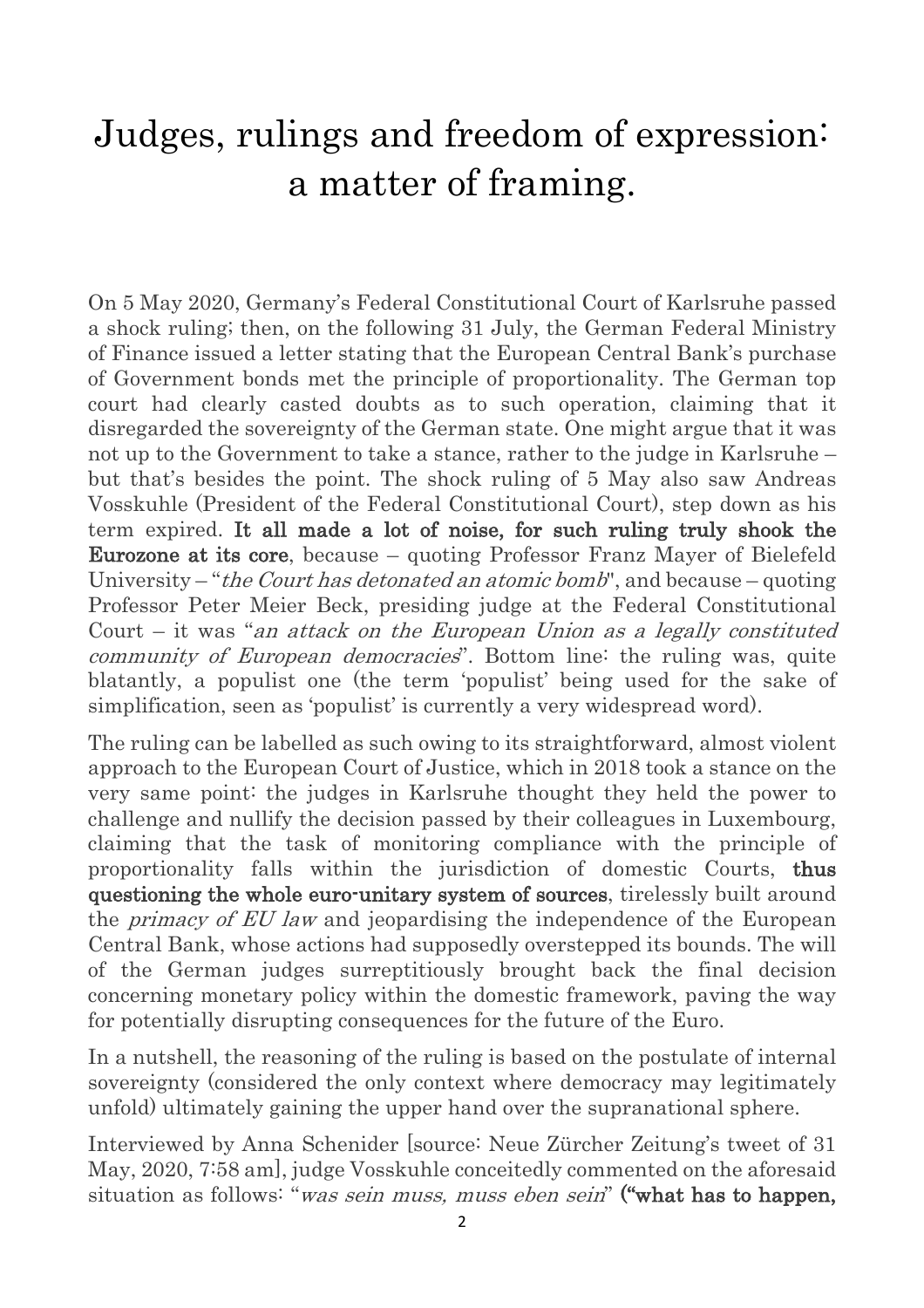must happen"), referring to the German government's purchase of Government bonds as part of the Quantitative Easing programme (the instrument which many claim saved the Euro following the crisis of 2011).

"Was sein muss, muss eben sein", but the ruling is far too important for Europe to disregard it as it shallowly neglected the Hagia Sophia case with Ankara or the Nantes Cathedral fire. So let's go back to the powerful president, who is about to resume teaching General Theory of the State and Legal Philosophy at Freiburg University. He is said to be close to a political party (the declining SPD) and there are rumours as to him running for the (slightly more than symbolic) Presidency of the Federal Republic.

But again, that's besides the point. The point is actually freedom of expression; more precisely, a judge's freedom of expression when being interviewed. Years ago, someone came up with the theory that, for a judge, corruption (obtaining a favour in exchange for money) is less dangerous than the vanity of appearing in public, being interviewed, being a celebrity and acclaimed. Well, the outstanding professor had previously spoken in public while being a constitutional court judge, uttering dense and meaningful words that inevitably drew attention, for example on 23 November, 2017, when interviewed by the Frankfurter Allgemeine Zeitung (interview published on page 6). What he said back then too overstepped the merely technical boundaries; indeed, his sharp words openly condemned populism ("it expresses a political approach, based on which a morally pure people is supposedly confronted with amoral, corrupt and parasitic élite groups"). Not only did those words go beyond the technical sphere: they touched the very limits – perhaps overstepping them – of a constitutional judge, as he mentioned political sides, freely elected and represented in Parliament, describing them as "entities that despise the constitution".

Nonetheless, it is not worth thinking about his definition of populism (which does not match that of Heribert Prantl or Ralf Dahrendorf), nor about the ruling *per se*. Our thoughts should rather focus on the hiatus: he firstly contextualised the pathological phenomena of populism (November 2017) but then, in terms of actual facts, with his ruling (May 2020) he supported those populist impulses. On top of that, he commented with arrogance on the perplexities such ruling aroused, perhaps because he created his own niche in the correct frame. The thing is, despite the recent populist ruling, he had the brazenness to criticise Hungary and Poland (evidently placed in the wrong frames), owing to their inadequate preservation of the Rule of Law.

A parallelism springs to mind when thinking about the relations between the United States and China. Trump is fiercely criticised for being a boorish populist whenever he complains about the imbalance existing in US-China relations. So far, so good. But if a very similar concept is raised by Dani